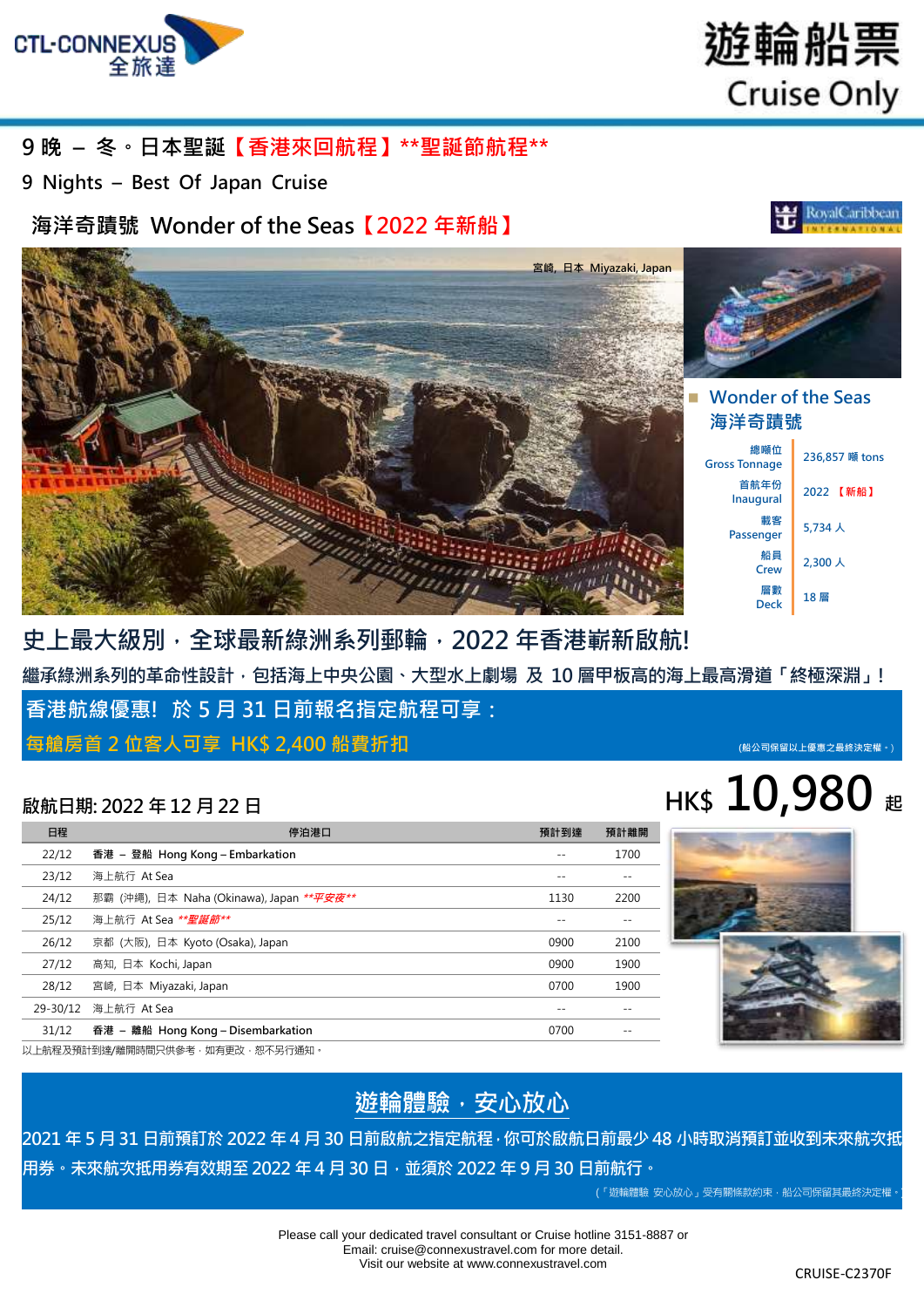

# **9 晚 – 冬。日本聖誕【香港來回航程】\*\*聖誕節航程\*\***

**9 Nights – Best Of Japan Cruise**

**海洋奇蹟號 Wonder of the Seas【2022 年新船】**

### **啟航日期: 2022 年 12 月 22 日**

| 價目 Price<br>成人佔半房 Sharing twin basis | 原價                                                                                                                      | 5月31日前報名             | 同房第 3/4 位客人                |
|--------------------------------------|-------------------------------------------------------------------------------------------------------------------------|----------------------|----------------------------|
| 內艙房 Interior – Cat. 4V               | нк\$ $13,380$ #                                                                                                         | <b>НК\$ 10,980 起</b> |                            |
| 內艙房 Interior – Cat. 3V               | нк\$ 14,990 #                                                                                                           | <b>нк\$ 12,590 起</b> | нк\$ 6,750 #               |
| 海景房 Oceanview – Cat. 4N              | нк\$ $16,330$ $\scriptstyle\rm \&$                                                                                      | нк\$ 13,930 超        | нк\$ 7,320 #               |
| 海景露台房 Oceanview Balcony – Cat. 4D    | нк\$ $19,730$ $\scriptstyle\rm \scriptstyle \rm \scriptstyle \rm \scriptstyle \rm \scriptstyle \rm \scriptstyle \rm E}$ | нк\$ 17,330 #        |                            |
| 海景露台房 Oceanview Balcony – Cat. 3D    | нк\$ 22,690 #                                                                                                           | <b>НК\$ 20,290 起</b> | нк\$ $10,210$ $_{\rm \pm}$ |
| 標準套房 Junior Suite – Cat. J4          | нк\$ 27,550 #                                                                                                           | нк\$ 25,150 超        |                            |
| 標準套房 Junior Suite – Cat. J3          | нк\$ 33,060 #                                                                                                           | нк\$ 30,660 起        | нк\$ $13,020$ #            |
| 套房 Grand Suite (1 bedroom) – Cat. GS | нк\$ 46,830 #                                                                                                           | нк\$ 44,430 $E$      | нк\$ 25,760 #              |
| 郵輪雜費 HK \$ 2,490<br>港口稅 HK\$940      |                                                                                                                         |                      |                            |

# き輪體験 安心放心

- 1. 登船前檢查旅客及船員的健康狀況
- 2. 避免前往受疫情影響地區
- 3. 客房每日2次全面清潔
- 4. 船上關鍵區域每30分鐘消毒一次
- 5. 船上增添洗手和消毒設施
- 6. 確保100%新鮮、已過濾空氣及每小時換氣高達20次
- 7. 全天候 24/7 提供醫療支援



海景房 Oceanview (4N) 艙房:179 平方呎

7



海景露台房 Oceanview Balcony (4D / 3D) 艙房:182 平方呎 露台:50 平方呎

標準套房 Junior Suite (J4 / J3) 艙房:287 平方呎 露台:80 平方呎

下載皇家無憂啟航小冊子

**Children** 

**套房 Grand Suite (GS)** 艙房:371 平方呎 露台:105 平方呎

Please call your dedicated travel consultant or Cruise hotline 3151-8887 or Email[: cruise@connexustravel.com](mailto:cruise@connexustravel.com) for more detail. Visit our website at [www.connexustravel.com](http://www.connexustravel.com/)